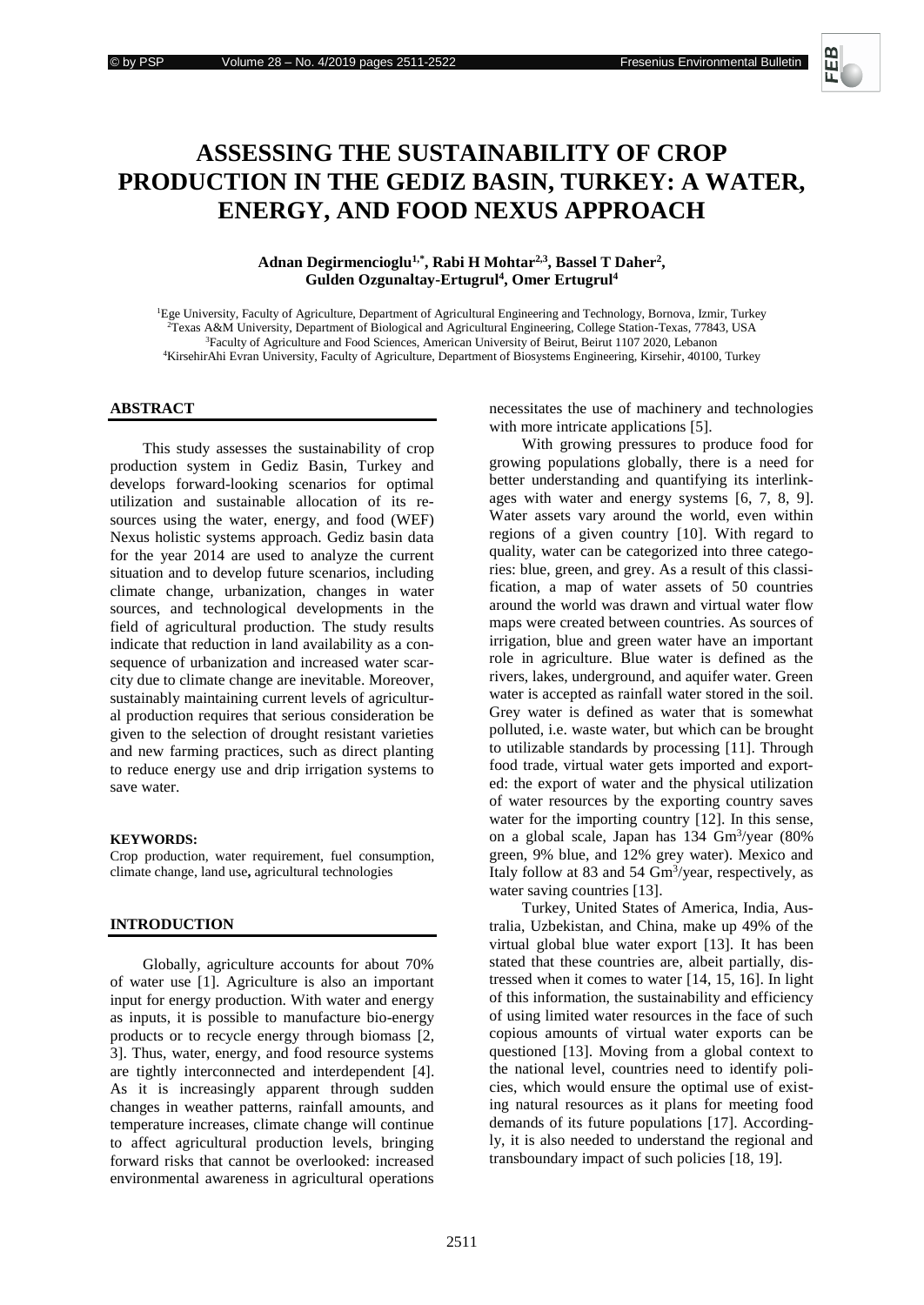

The main objectives of this study were to determine the sustainability of the current agricultural system in the Gediz Basin, Turkey; and develop sustainable allocation and forward-looking scenarios for optimal utilization of its resources using the WEF Nexus holistic system approach.

## **MATERIALS AND METHODS**

**Gediz Basin.** The Turkish Ministry of Food, Agriculture, and Livestock identifies thirty distinct basins, with lists of crops and cropping patterns for each, based on soil and climate conditions, among others. The Gediz basin includes 26 towns as depicted in Figure 1.

The Gediz Basin covers 1.922 % of the total area of Turkey and is part of the Aegean region and Mediterranean rainfall regimes, which are characterized by hot dry summers and cool winters. The average annual rainfall is about 500 mm, with extremes of 300 mm and 850 mm having occurred in the past. The total agricultural land in the basin is about 1774 km<sup>2</sup>.

**Data.** The basin produces a variety of field crops, vegetables, and fruits; the list of crops and the production and yield for each crop, fertilizer needs, and financial values are provided from the database of the Turkish Statistical Institute [20] and tabulated in Table 1 for only top fifteen crops in terms of the land that they are grown and water consumption.



**Gediz basin and its boundaries along with towns within the basin**

| <b>TABLE 1</b>                                         |  |  |  |  |  |  |
|--------------------------------------------------------|--|--|--|--|--|--|
| Data for the top fifteen crops grown in the basin [20] |  |  |  |  |  |  |

| Field crop         | Area grown<br>(ha) | Production<br>(Tons) | (Tons/ha)<br>Yield | Seasonal<br>water req<br>$(m^3/ha)$ | Irrigation req.<br>$(m^3/ha)$ | Nitrogen req.<br>(kg/ha) | Phosphorus<br>$\mbox{kg/ha)}$<br>reg. | req. (kg/ha)<br>Potassium | consumption<br>Gasoline<br>(L/ha) | Financial<br>(TL/ton)<br>value |
|--------------------|--------------------|----------------------|--------------------|-------------------------------------|-------------------------------|--------------------------|---------------------------------------|---------------------------|-----------------------------------|--------------------------------|
| Barley             | 31057.4            | 85380.0              | 2.75               | 4709.1                              | 419.3                         | 90                       | 40                                    | $\theta$                  | 47.8                              | 620                            |
| Clover             | 13100.0            | 745587.0             | 56.92              | 10143.8                             | 7293.1                        | 132.1                    | 75                                    | 75                        | 43                                | 520                            |
| Corn               | 42049.2            | 444066.8             | 10.56              | 2530                                | 1794.9                        | 272.7                    | 166.6                                 | $\mathbf{0}$              | 159.1                             | 620                            |
| Corn for<br>silage | 43709.4            | 2325906.0            | 53.21              | 2530                                | 1794.9                        | 272.7                    | 166.6                                 | $\mathbf{0}$              | 131                               | 280                            |
| Cotton             | 13134.7            | 73967.0              | 5.63               | 7140                                | 6492.7                        | 185.4                    | 125                                   | $\theta$                  | 222.0                             | 1470                           |
| Potato             | 9652.8             | 353071.0             | 36.58              | 7647.3                              | 7000                          | 187.6                    | 78                                    | 30                        | 315.1                             | 1160                           |
| Tobacco            | 14318.8            | 9671.0               | 0.68               | 2354.7                              | 1707.4                        | 76.8                     | 30                                    | $\boldsymbol{0}$          | 70.4                              | 11750                          |
| Vetch              | 11057.6            | 151566.0             | 13.71              | 4836.1                              | 2312.9                        | 50                       | 50                                    | $\boldsymbol{0}$          | 76.7                              | 450                            |
| Wheat              | 86989.2            | 301762.0             | 3.47               | 4836.1                              | 1182.9                        | 120                      | 40                                    | $\Omega$                  | 65.6                              | 740                            |
| Tomato             | 14643.1            | 975484.0             | 66.62              | 4028.5                              | 2849.5                        | 136.1                    | 73.1                                  | 37.7                      | 180.46                            | 450                            |
| Cherry             | 18392.1            | 72513.0              | 3.94               | 2094.4                              | 1084.5                        | 187.5                    | 180.2                                 | 166.1                     | 267.93                            | 3530                           |
| Fig                | 20827.0            | 91688.0              | 4.40               | 6250                                | $\overline{0}$                | 41.5                     | 55.4                                  | 55.4                      | 141.3                             | 2580                           |
| Olive              | 126956.3           | 311187.0             | 2.45               | 8928.4                              | $\overline{0}$                | 90                       | 72                                    | 50.93                     | 50.93                             | 2560                           |
| Raisins            | 58593.2            | 1041554.0            | 17.78              | 6584.5                              | 5396                          | 172.85                   | 153                                   | 90                        | 171.07                            | 1540                           |
| Table<br>grape     | 25376.5            | 499661.0             | 19.69              | 6584.5                              | 5396                          | 55.8                     | 51.5                                  | 41.6                      | 225.55                            | 1540                           |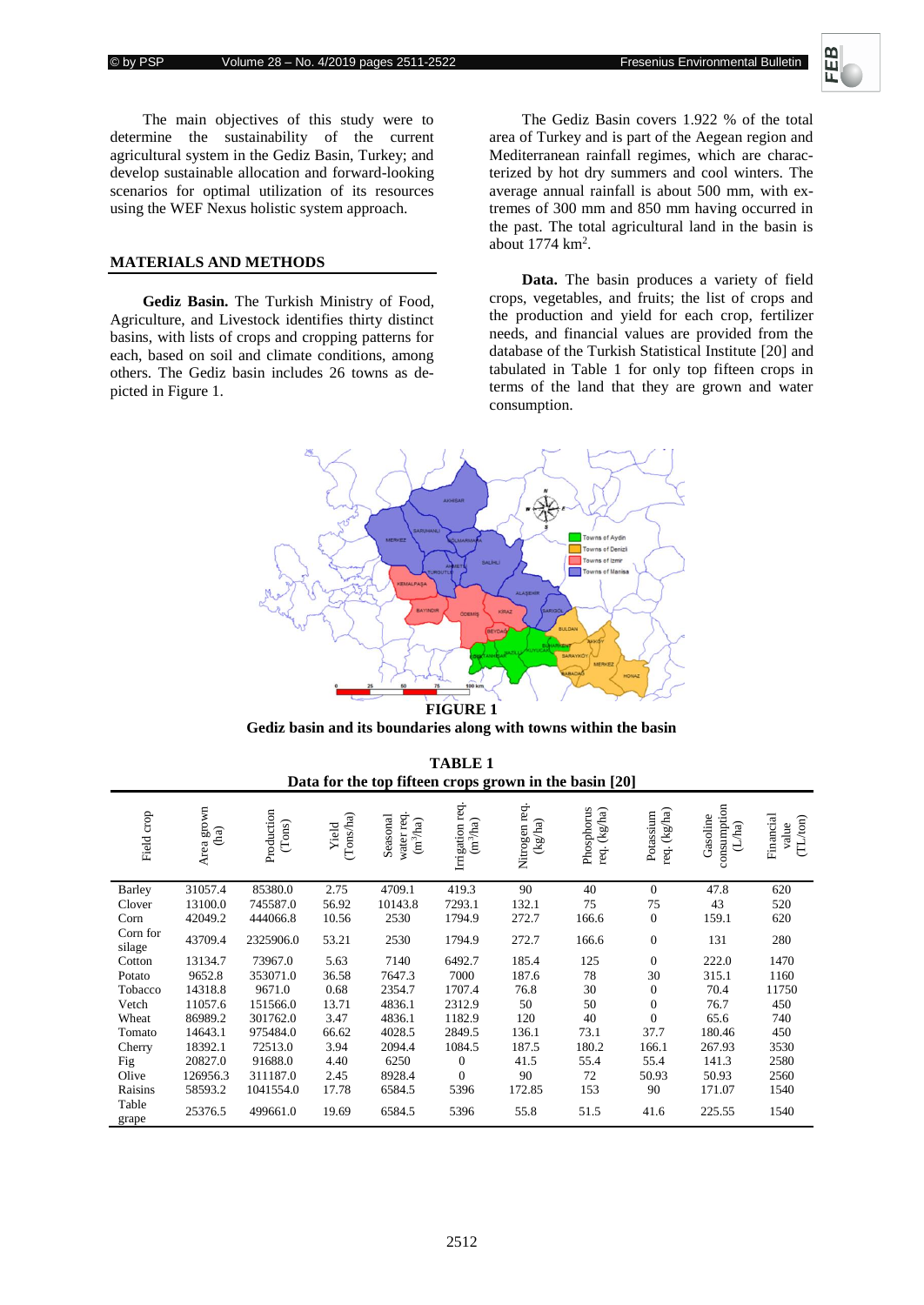

|                          | $I$ ADLE 4                                                       |        |
|--------------------------|------------------------------------------------------------------|--------|
|                          | Energy consumption for different sources of water                |        |
|                          | Energy need for water $(kWh/m3)$                                 |        |
|                          | Groundwater                                                      | 0.4068 |
|                          | Surface water by GDSHW                                           | 0.209  |
|                          | Groundwater by Solar Energy Solar                                | 0.406  |
|                          | <b>TABLE 3</b>                                                   |        |
|                          | <b>Carbon emissions of different sources</b>                     |        |
|                          | Carbon emissions of different sources                            |        |
| Diesel gasoline*         | $0.002357$ tons CO <sub>2</sub> /L or 778 g CO <sub>2</sub> /kWh |        |
| N, P and K fertilizers** | $0.0026$ tons/ kg                                                |        |

Hydroelectric power\*\*\* 24 g CO2/kWh Solar panel toproof\*\*\* 32 CO<sub>2</sub>/kWh

| TABLE 2 |  |  |  |                                                   |  |
|---------|--|--|--|---------------------------------------------------|--|
|         |  |  |  | Energy consumption for different sources of water |  |
|         |  |  |  | $10 - 10 = 71$                                    |  |

 $*$  and  $**$  [25, 26]; \*\*: [24]

This study also uses data provided by recent studies [21] which include the water requirements for all crops grown in a basin neighbouring the Gediz basin, which has the climatic and soil conditions. The study includes seasonal water requirements along with the irrigation amounts for crops, vegetables, and fruits using two different methods: Penman-Monteith and Blaney-Criddle. Fuel consumption is the only energy input considered, which reflects the reality of the main energy source for agriculture in Turkey. Data for tractor use or time (hr/ha)spent using tractors and fuel consumption for each crop, vegetable and fruit, are determined and tabulated along with the tractor use for farming operations [22, 23].

Water in the basin is provided from two sources; it is either pumped from deep wells, or drawn from the General Directorate of State Hydraulic Works (GDSHW). GDSHW delivers surface water to farmers through concrete channels, mostly by flow of gravity. The energy consumption for different sources of water in the basin was calculated for per cubic meter (Table2). Carbon emission values are given in Table3 [24, 25, 26].

**Water-Energy-Food (WEF) Nexus Concept and Methodology.** Water, energy, and food are inextricably linked to one another which require a methodology for studying the tradeoffs between decisions made within the three resource systems. Water is the most important input for agricultural crop production, but is also needed to produce energy. On the other hand, energy is required for many agricultural operations in the field, including the transport of agricultural goods, and pumping ground and surface water. The lack or intensive use of any of these sources triggers decline in the others and may jeopardize their security. Hence, a certain balance among the three should be insured to maintain the security level of each [4, 27, 28]. Consequently, to improve our understanding of the three interconnected resources, there is a need to quantify their interlinkages through data-driven and

quantitative modeling approaches [28, 29]. Much research in recent years has focused on modelling based on WEF Nexus Concept. Most of them focused on management of a single resource such as water resources, energy systems or planning of agricultural production, or two resources such as water-energy nexus [30, 31, 32, 33, 34, 35]. There are also some studies focused on modeling of resource allocation on water, energy and food resources [36, 37, 38, 39, 40, 41].

WEF Nexus based modeling can increase consistency of decision-making that put forth sustainable resource allocation policies. In previous studies, WEF Nexus Tool 2.0 has been developed as a common platform to evaluate scenarios that aim to identify strategies for sustainable resource allocation [36, 39]. The tool provides ability to create variable scenarios under different conditions of water, energy and food resources. Although the analyses of resources produce outputs as requirements-consumptions of resources and Carbon emissions at the national level, basin level scenarios are needed to be created to obtain region specific interactions of resources.

Scenarios are created to represent different variations of water and energy inputs for products grown in the basin and are able to calculate the following outputs for each scenario;

- Water requirements
- Land requirements
- Energy requirements
- Carbon emissions
- Financial costs

For this purpose, a master excel sheet was modified for each scenario by including possible changes in land size resulting from urbanization, water requirements affected by climate change projections, expected changes in water portfolios for agriculture (surface or ground water) and technologies for pumping water from underground sources. The WEF Nexus block diagram, with the input-output entities calculated for the development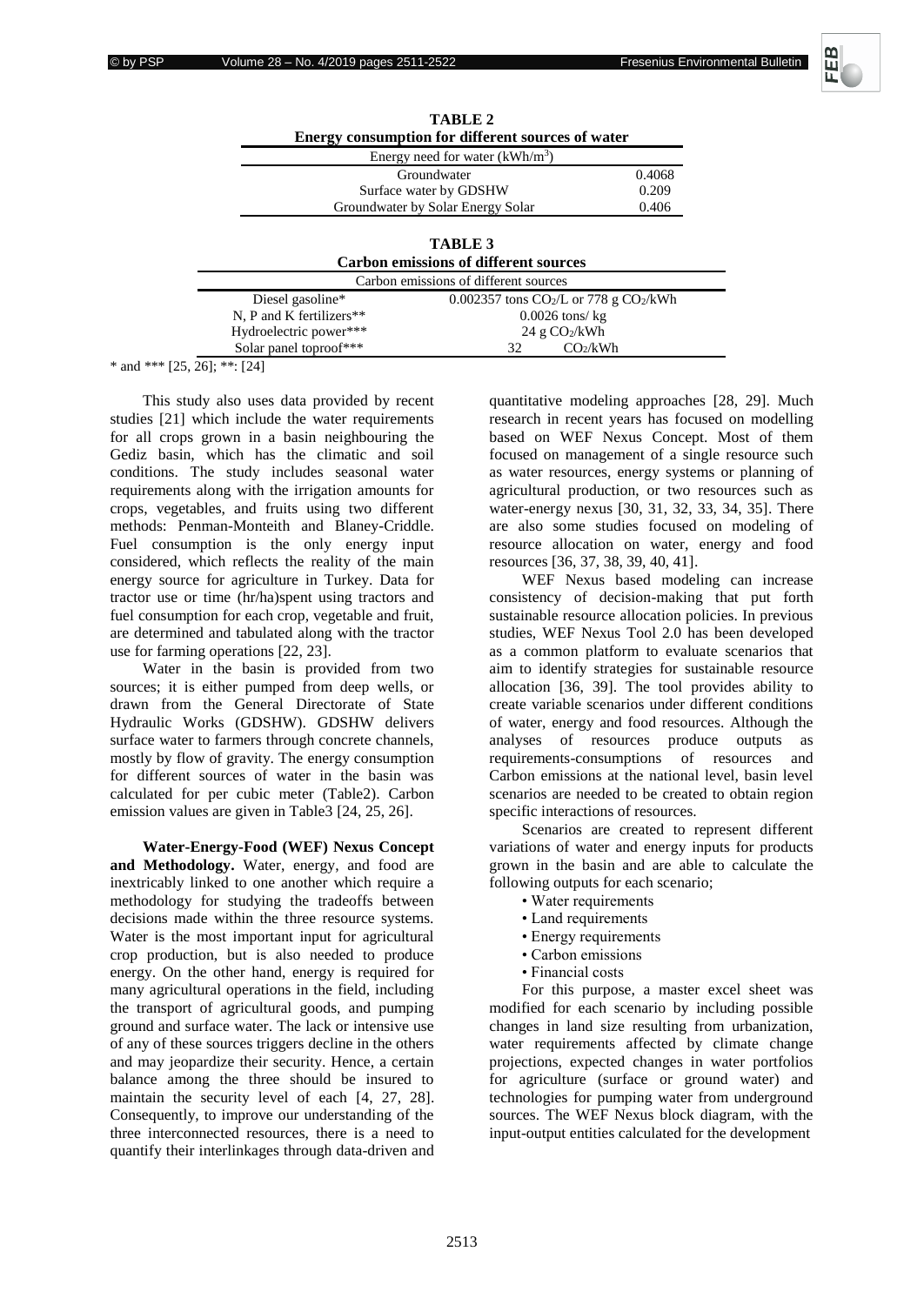



#### **FIGURE 2**

**WEF Nexus block diagram (left) and Input-output entities considered for the development of different scenarios in the Gediz Basin**

of different scenarios in the Gediz Basin are depicted in Figure 2.

**Water (W).** Water requirement is a result of crop production [42]: each crop requires a certain amount of water, consisting of blue (provided by irrigation) or green water (available water in the soil) [43].

$$
Wi=Li * (Ws-10*Wa)
$$
 (1)  
where;

Wi= amount of total water needed for a specific  $\text{crop (m}^3)$ 

Li= Land allocated to the certain crop (ha)

 $W_s$  Seasonal water requirement for the crop  $(m<sup>3</sup>/ha)$ 

 $W_a$ = Water available to the crop (mm)

The total amount of water (Wi) needed to grow all crops in the basin is fulfilled from different sources: surface, underground, or desalinated. In this study, only surface and groundwater sources are considered. The formulation of total amount of water based on the water source equals the amount needed for plant growth is formulated as below.

 $W = \Sigma W i = SW + GW$  (2) where, SW= Surface water  $(m^3)$ 

 $GW =$  Ground water  $(m^3)$ 

**Land (L).** Land is the total area in ha and the sum of the land allocated to grow specific crops, vegetables and fruits in the basin.

$$
\mathbf{L} = \sum [ \text{DOM}_i \text{ (ton)} \text{ X Li}(\text{ha/ton)} ] \tag{3}
$$
  
where,

 $L = Total$  land needed to grow locally produced food products.

DOMi= Production (tons)

 $L<sub>i</sub> =$  Land required to growth a unit amount of crop (ha/ton)

**Energy (E).** Energy needed in the basin is for farming operations in the field, transportation, fertilizer use, and pumping water from different sources [4, 44]. It is calculated as following;

$$
E = E_1 + E_2 \tag{4}
$$

E= Total domestic energy needed for the scenario  $(kJ)$ 

 $E_1$  = Energy needed for either pumping or treating water for irrigation (kJ)

 $E_2$  = Energy needed for tillage, harvest, fertilizer production, and local transport (kJ)

Depending on the choice of water supply source, whether conventional or non-conventional, respective energy costs can be calculated  $(E_1)$ . Whether surface or ground water pumping, treated, waste, or desalinated water, each would have its respective energy footprint depending on the domestically available plants and their efficiencies. Depending on the amount of water needed for the growth of the created food self-sufficiency scenario and sources of water identified to secure those needs, respective energy values can be calculated.

 $E_1 = E_{\text{GWe}} + E_{\text{GWs}} + E_{\text{SW}}$  (5)  $E_{\text{GW}}$  = Total energy needed for pumping water from deep well pumps using electricity (kJ)

 $E_{\text{GWe}} (kJ) = S_{\text{GWE}} (kJ/m^3)$  x  $[\alpha_w$  x W  $(m^3)]$  (6)  $E<sub>GWs</sub>$  = Total energy needed for pumping water from deep well pumps using solar energy (kJ)

 $E_{\text{GWs}}(kJ) = S_{\text{GWS}}(kJ/m^3)$  x  $[\gamma_w x W(m^3)]$  (7)  $E_{SW}$  = Total energy needed for pumping surface water (kJ)

$$
E_{SW} (kJ) = S_{SW} (kJ/m3) [\delta_w x W (m3)]
$$
 (8)  
where,

 $S<sub>GWE</sub>$ ,  $S<sub>GWS</sub>$  and  $S<sub>SW</sub>$  are specific energy requirements in kJ per unit volume of water in  $m^3$  and,  $\alpha_w$ ,  $\gamma_w$  and  $\delta_w$  are the coefficients in decimals

The second part of "energy costs"  $(E_2)$  is calculated as the sum of the energy needed for tillage, fertilizer production, harvesting and local transport. This calculation is made for each crop separately.

$$
E_2 = E_{\text{farming}} + E_{\text{transport}} + E_{\text{fert.}} \tag{9}
$$
  
where,

Efarming(kJ)=Total energy needed for farming operations

 $E_{\text{farming}}(kJ)$  Total energy needed for local transport and

Efert. T (kJ) =  $\sum$  [Efert. (i) (kJ/kg) x FERT.(i)  $(kg/ton)$  x  $DOM<sub>i</sub>(ton)$  (10) where,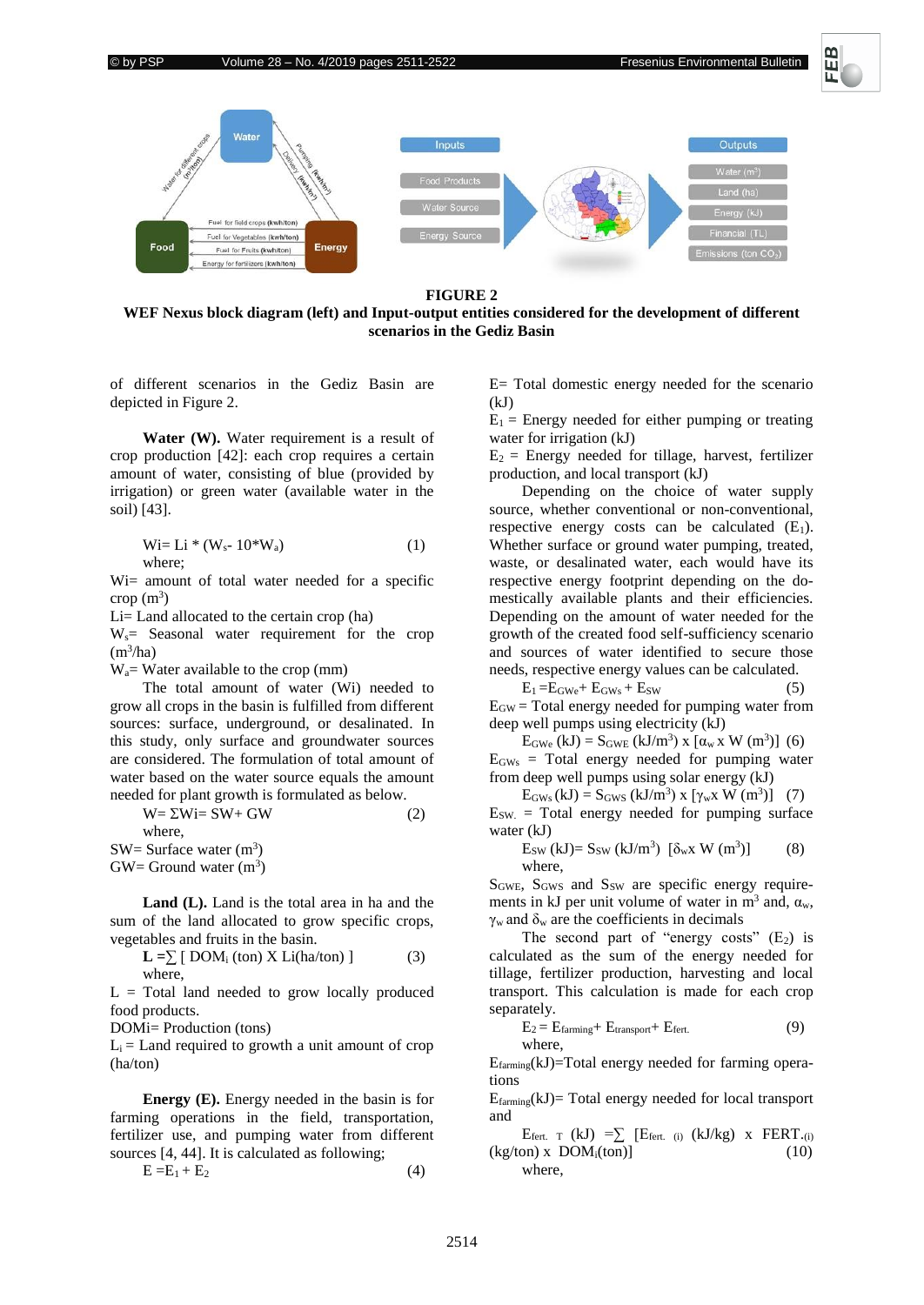

 $E_{\text{fert. T}}$  (kJ)=Total energy needed for producing the required amount of fertilizer

 $E_{\text{fert.}(i)}$  (kJ/kg) = Energy required for producing a kg of fertilizer (depends on type of fertilizer) FERT. $(i)$  (kg/ton) = Amount of fertilizer applied per ton of product (i) produced*.*

The total energy needed for farming is the sum of the energy requirements for all crops in the region and is calculated by finding the fuel consumption to grow a given crop, for example cotton, starting with soil tillage and ending with harvest and transportation. Field operations vary from one crop to another as each crop, vegetable and fruit has its own characteristics that alter farming operations. Vegetable and fruit production in Turkey generally, and in the Gediz Basin specifically, are mostly labor dependent; the farming operations for field crops are mostly mechanized. Fruits and vegetables are more labor dependent and harvested by pickers or other special harvesters. In this study, farming operations such as tillage by plough, harrowing (seedbed preparation equipment), planting or transplanting, spraying, fertilizer distribution, hoeing and irrigation operations, and harvesting for each crop, vegetable and fruit are considered. In this respect, there are different ways to calculate the fuel consumed by tractors, which is based on the yearly use of tractors for farming or transport operations, as in the equation below.

$$
Q_{\text{avg}} = 0.223 \, \text{.} P_{\text{pto}} \tag{11}
$$

where  $O_{\text{avg}}$  is: average diesel fuel consumption and  $P_{\text{pto}}$  is: rated pto power

This equation is valid for tractors such as those used in the Gediz basin, which run between 700 and 1000 hours per year. The rated Power takeoff  $(P_{pto})$  is a factor of tractor power and usually assumed to be 80% of tractor power, considering losses in transmission systems, etc.

Calculation of fuel consumption uses equation (11), the time spent for growing a specific crop must be known, so that the multiplication of time spent in total per unit area will result in total fuel consumption per unit land in liters.

$$
C_g = Q_{avg} . T_{farming} . L
$$
 (12)  
where,

 $C<sub>g</sub>=$  Diesel fuel consumption for a specific crop (L) Tfarming= Time spent per unit of land for farming operations for a specific crop (h/ha)

L= Land allocated to specific crop (ha)

While the machinery parks of the farms in towns of the Gediz basin are similar, average tractor power varies from one town to another. However, differences are not great: tractor power distribution data obtained from the Turkish Statistical Institute for the year 2014 were used to calculate the fuel consumption. The rated Pto power was matched with the crops grown in each town and fuel consumption for each crop at a specific town was calculated. The time spent (hours) per hectare for each crop was obtained from a study conducted in Turkey [45]. The data, in terms of time spent per hectare using tractors, were updated in accordance with the many technological developments that have occurred, such as the use of new equipment or machinery in farming operations in the region, since the study was published.

**Carbon footprint (C).** Each of the mentioned energies consumed, as noted above, have their respective carbon footprints. Whether for energy consumed to secure water for irrigation or for other production and transportation practices, carbon is emitted into the atmosphere [39]. The carbon emission calculations based on the activities are formulated as in the following:

| $C = C_1 + C_2$                                | (13) |
|------------------------------------------------|------|
| $C_1 = C_{\rm GWe} + C_{\rm GWs} + C_{\rm SW}$ | (14) |

$$
C_2 = C_{\text{farming}} + C_{\text{transport}} + C_{\text{fert}} \tag{15}
$$

As parallel to energy consumption, carbon emissions are quantified as the following,

 $C_1 = C_{\text{GWe}} + C_{\text{GWs}} + C_{\text{SW}} = E_{\text{GW}}(kJ)$  x (ton  $CO_2/kJ$ )+ $E_{GWS}$  (kJ) x (ton  $CO_2/kJ$ )+ $E_{SW}(kJ)$  x (ton  $CO<sub>2</sub>/kJ$  (16)

 $C_2 = E_{till. T}$  (kJ) x (ton  $CO_2/kJ$ )+ $E_{transport}$  (kJ) x  $(\text{ton CO}_2/kJ)+E_{\text{fert.}}$  (kJ) x  $(\text{ton CO}_2/kJ)$  (17)

**Financial Value.** LFV(TL)  $=\sum \int$  Prod<sub>i</sub> (ton) X  $\Pr i_i \left( \text{TL/ton} \right)$  [18)  $Prod<sub>i</sub> (ton) = Total production of a product (i) local$ ly.

 $Pri_i (TL/ton) =$  Selling market price of product (i).  $LFV(TL) = Total value of production of locally$ 

produced product

**Sustainability Index.** The sustainability of a scenario to be developed in this study will be defined by calculating its "sustainability index" as follows:

| Water Index = WI = Wi / Wa                  | (19) |
|---------------------------------------------|------|
| Land Index = $LI = Li / La$                 | (20) |
| Local Energy Index = $EI = Ei$ /Ea          | (21) |
| Local Carbon Index = $CI = Ci$ /Ca          | (22) |
| Financial Index = $FI = Fi$ /Fa             | (23) |
| Energy IMP Index = EIMP $I = E$ IMPi /E IM- |      |
| Pа                                          | (24) |
| Carbon IMP Index = CIMP I = C IMPi / C      |      |
| IMP <sub>a</sub>                            |      |

 $Wi = The total water needed for scenario i$ 

 $Li = The total land area needed for scenario i$ 

 $Ei$  = The total local energy needed for scenario i

 $Ci$  = The total local carbon emitted by scenario i

 $Fi = The total finances for scenario I = Flocal +$ Fimport (local and import)

E IMPi=The total local energy needed for scenario i C IMPi=The total local carbon emitted by scenario i

Wa = Total max acceptable water extracted and produced by available water resources for agricultural production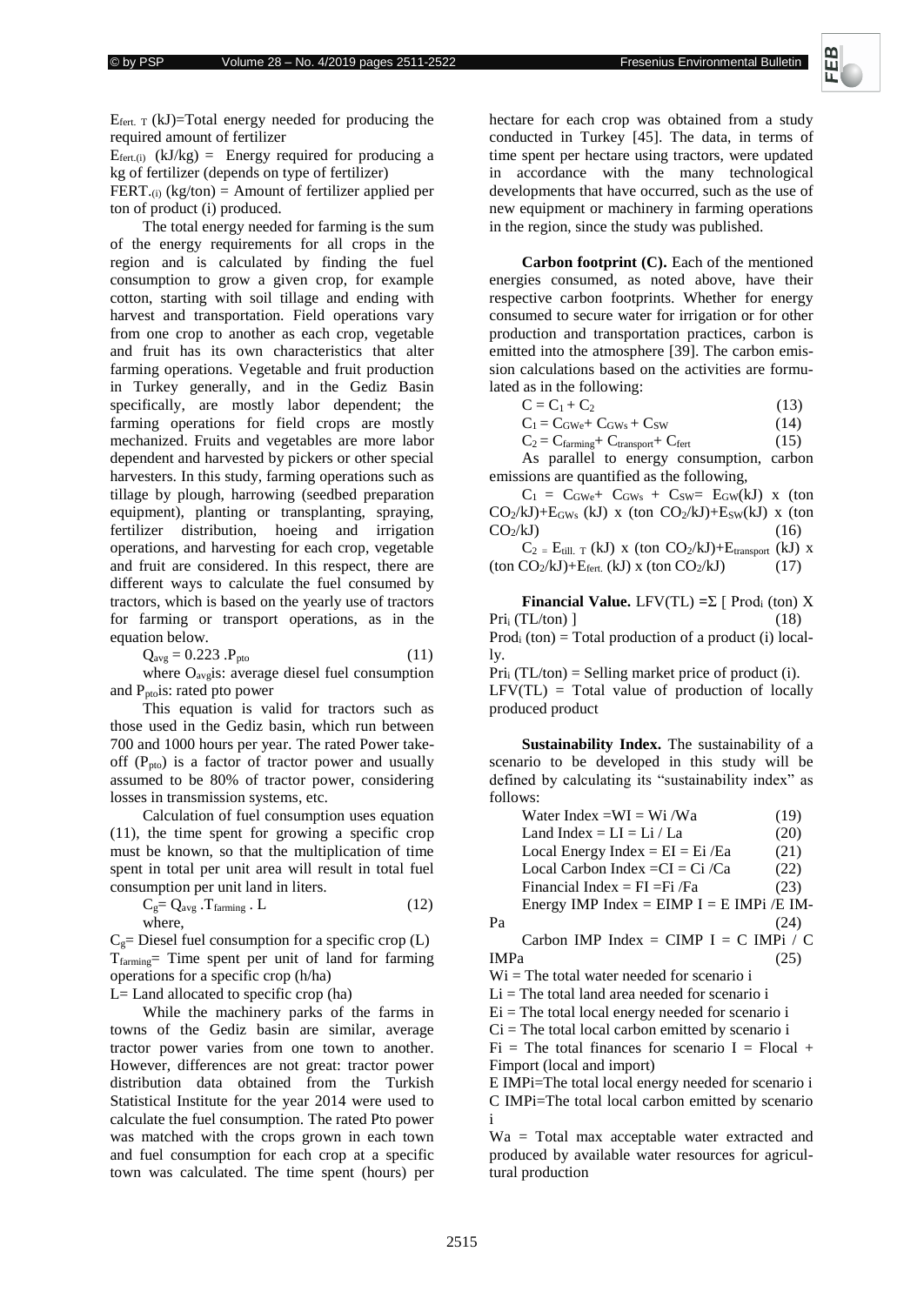(28)



La = Max acceptable/arable local land use

 $Ea = Max$  acceptable energy use  $= a cap$  could be put on max energy generation and use for agricultural production. It is influenced by current capacities, and decision of upgrade.

 $Ca = Max$  acceptable carbon emissions  $= a cap$  put by a government to cut carbon emitted

 $Fa = Max$  acceptable limits for expenditures to supply food locally and through imports

E IMPa= Max energy consumed through transporting imported food products

 $C$  IMPa = Max carbon emitted through transporting imported food products

Therefore, the scenario with the lowest score would be most sustainable, as defined by the decision maker.

Scenario i: S.I.  $i = [WI_i(100-I_W) + LI_i(100-I_L)$ + EI<sub>i</sub> (100-I<sub>E</sub>) + CI<sub>i</sub> (100-I<sub>C</sub>) + FI<sub>i</sub> (100-I<sub>F</sub>) + EIMP  $I_i (100-I<sub>EMP</sub>) + CIMP I_i (100-I<sub>CIMP</sub>)]/100$  (26)

 $I_W + I_L + I_E + I_C + I_F + I_{EMP} + I_{CMP} = 100 (27)$  $I_W$  = Importance factor assigned for the water assessment parameter

 $I_L$  = Importance factor assigned for the land assessment parameter

 $I<sub>E</sub>$  = Importance factor assigned for the energy assessment parameter

 $I_c$  = Importance factor assigned for the carbon assessment parameter

 $I_F$  = Importance factor assigned for the financial assessment parameter

 $I_{EIMP}$  = Importance factor assigned for 'energy for global transport' assessment parameter

 $I_{CIMP}$  = Importance factor assigned for 'carbon emissions due to global transport' assessment parameter

Crop related phenomena include land, water, and fertilizer needs; energy used for farming operations, transport and pumping water (from surface or groundwater sources); and carbon emissions, as obtained for the food production. Hence, the effect of each crop on sources, energy, and carbon emission is investigated separately and using a special analysis called "parameter relative

sensitivity analysis." The parameter relative sensitivity analysis determines the effect of changing each input parameter on different outputs and for this purpose, using the equation:

$$
S_r = \left(\frac{O - O_b}{P_{b \pm \Delta} - P_b}\right) \frac{P_b}{O_b}
$$

In this equation,  $S_r$  is the relative sensitivity value, O the new output,  $O_b$  the output of base scenario, P the new parameter value, and  $P_b$  the base parameter value in base scenario. "b" is the base average value and  $\Delta$  represents the change in parameter value from base [46].

**Development of Future Scenarios.** Future scenarios using the WEF Nexus concept were created and then divided into two parts: near future (present to the year 2020), and long term (years 2030, 2040 and 2050).

In the last two decades, the region survived one drought and one rainy year: these were considered the extremes and are assumed to happen in the region in the future. The normal year data, in terms of seasonal water and irrigation requirements, were correlated to the data of extreme years, as shown in Figure 3. For these scenarios, the water requirement data of normal year were replaced based on the regression models as shown in the Figures.

In the long term scenarios, urbanization, climate change, and technological developments were considered. The trend in urbanization was calculated based on the data released by the Turkish Statistical Institute and the total land used for agriculture data from 2000 thru 2014. It was found that the land area for agriculture, as a general trend, decreases annually in the basin. The changes in local costs are depicted for near future and long term scenarios. As seen from the Figure, local costs go down as a natural result of reduction in land. This also means that self-sufficiency in each crop declines and the export of some crops from the basin will be jeopardized (Figure 4).



**Relationship between normal year seasonal water requirement with the coldest and hottest year (a) Relationship between normal year water available to the plant and with the coldest and hottest year (b)**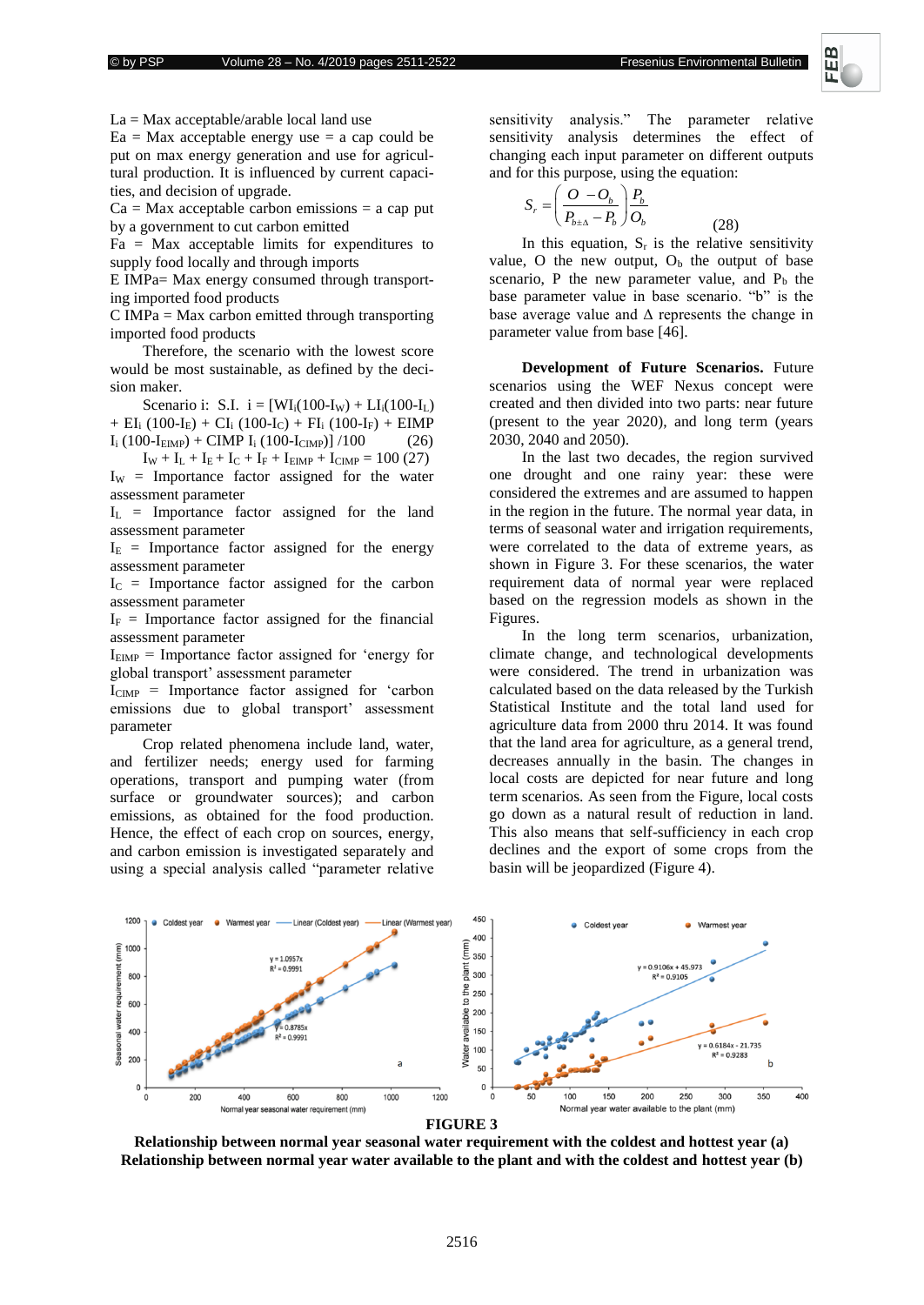



**Changes in land size (ha) (a) and changes in the cost of production (TL) (b) in the long term scenarios**

| <b>TABLE 4</b>                                 |
|------------------------------------------------|
| <b>Codes and Explanations of the Scenarios</b> |

| Scenario code  | Explanation                                                                                                                                                                                    |
|----------------|------------------------------------------------------------------------------------------------------------------------------------------------------------------------------------------------|
| NFNSSE0        | This is the based scenario that included only normal years. The ratio of surface and groundwater                                                                                               |
|                | was 43 and 57%, respectively. No solar energy was considered in this scenario.                                                                                                                 |
| NFNSSE5        | This scenario is the same as above, except the solar energy. It was considered that 5% of the                                                                                                  |
|                | total is pumped using solar energy                                                                                                                                                             |
| <b>NFHSSE0</b> | The hottest season was considered, hence the water requirement data was set along with the                                                                                                     |
|                | irrigation requirement for each crops. No solar energy was considered.                                                                                                                         |
| NFHSSE5        | This is the same as scenario except the solar energy use. The level of solar energy to pump<br>groundwater was set to 5%.                                                                      |
| NFCSSE0 and    | The coldest season included a different set of data than the normal and hot season and was created                                                                                             |
| NFCSSE5        | without and with 5% solar energy, as was the case in the above scenarios.                                                                                                                      |
|                | Solar energy use was not assumed in this scenario while the ratio of surface and groundwater was                                                                                               |
| <b>UCSSE0</b>  | 43 and 57%, respectively. Rainy year data were used in terms of the seasonal water requirement<br>and for irrigation purposes. The land size was reduced 3.52 % as compared to year 2014 which |
|                | was 613917.20 ha                                                                                                                                                                               |
| UCSSE5         | Same as the above scenario except 5% of the water was assumed to be pumped from underground                                                                                                    |
|                | by using solar energy panels                                                                                                                                                                   |
| UCSSW53SE0     | In this scenario, the ratio of the surface water was increased to 53%, cold season data were<br>considered along with no use of solar energy                                                   |
| UCSSW53SE5     | The same as above scenario except the solar energy use in irrigation water was assumed to be 5%                                                                                                |
| <b>UHSSE0</b>  | Same as scenario UCSSE0 except hottest year seasonal water requirement data were considered                                                                                                    |
| UHSSE5         | Same as above except the solar energy use for pumping water was considered at 5% level of the                                                                                                  |
|                | water used for irrigation                                                                                                                                                                      |
| UHSSSW53SE0    | Same as scenario 2030UCSSW53SE0except the surface water ratio was increased to 53%                                                                                                             |
| UHSSSW53SE5    | Same as above except 5% solar energy use was assigned                                                                                                                                          |

The four digit numbers in front of the scenario codes in figures refer to the year, NF refers to Near Future

This reduction was calculated to be 3.52, 6.22 and 8.92 % of the base year (2014), for the years 2030, 2040 and 2050, respectively. As in the near future scenarios, extreme precipitation years were considered since it is assumed that climate change in the long term will be between these two extremes. In some scenarios, the surface water use ratio increased to 53%, since the General Directorate of Hydraulics Works plans to put forward some new projects in the region that will increase the use of surface water. The increase from 43 to 53% was calculated based on the declared numbers of the institute. Beyond that, urbanization, climate change, and solar energy use rates were assumed to increase over the long term. This was added into scenarios as different percentages: 5% in 2030, 10% in 2040, and 15% in 2050. Including the near future scenarios, a total of 45 scenarios were developed in the study. Detailed information for each scenario is given in Table 4.

#### **RESULTS AND DISCUSSION**

As of 2014, the total land used for plant production in the basin is calculated to be 613917.2 ha, and the total water requirement is  $1337.5$  hm<sup>3</sup>. For the WEF Nexus study, crops were divided into two groups to allow crops that govern the land and water needs to be easily analyzed and discussed separately. After sorting the data, the top 15 crops, accounting for 86.3 % of the land use and 79.4% of total water, were separated from the other 80 crops, vegetables, and fruits and then used for further analysis using WEF Nexus concept. The relative sensitivity analysis in this study was carried out only for the year 2014 and for the top 15 crops, by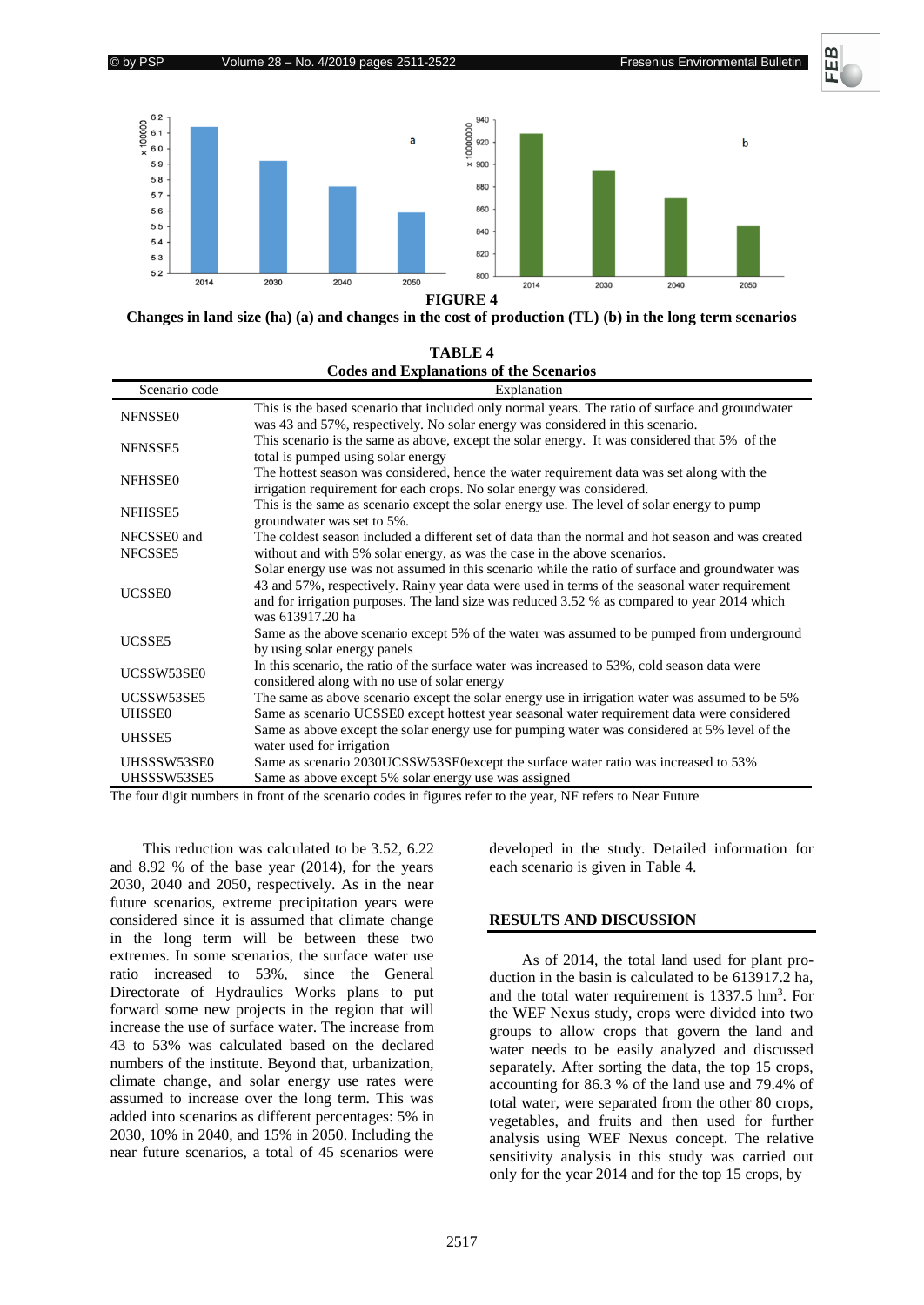



**Percent changes in water, land, energy, carbon emission and local cost as a result of increasing selfsufficiency in the top 15 crops from 10 thru 80 %**



**FIGURE 6**

**Percent changes in water use and land as a result of 20 increase in self-sufficiency of top fifteen crops, average of 22 field crops, 38 vegetables and 20 fruits**



**Sustainability index comparison for the near future (a), 2030 (b), 2040 (c) and 2050 (d) scenarios**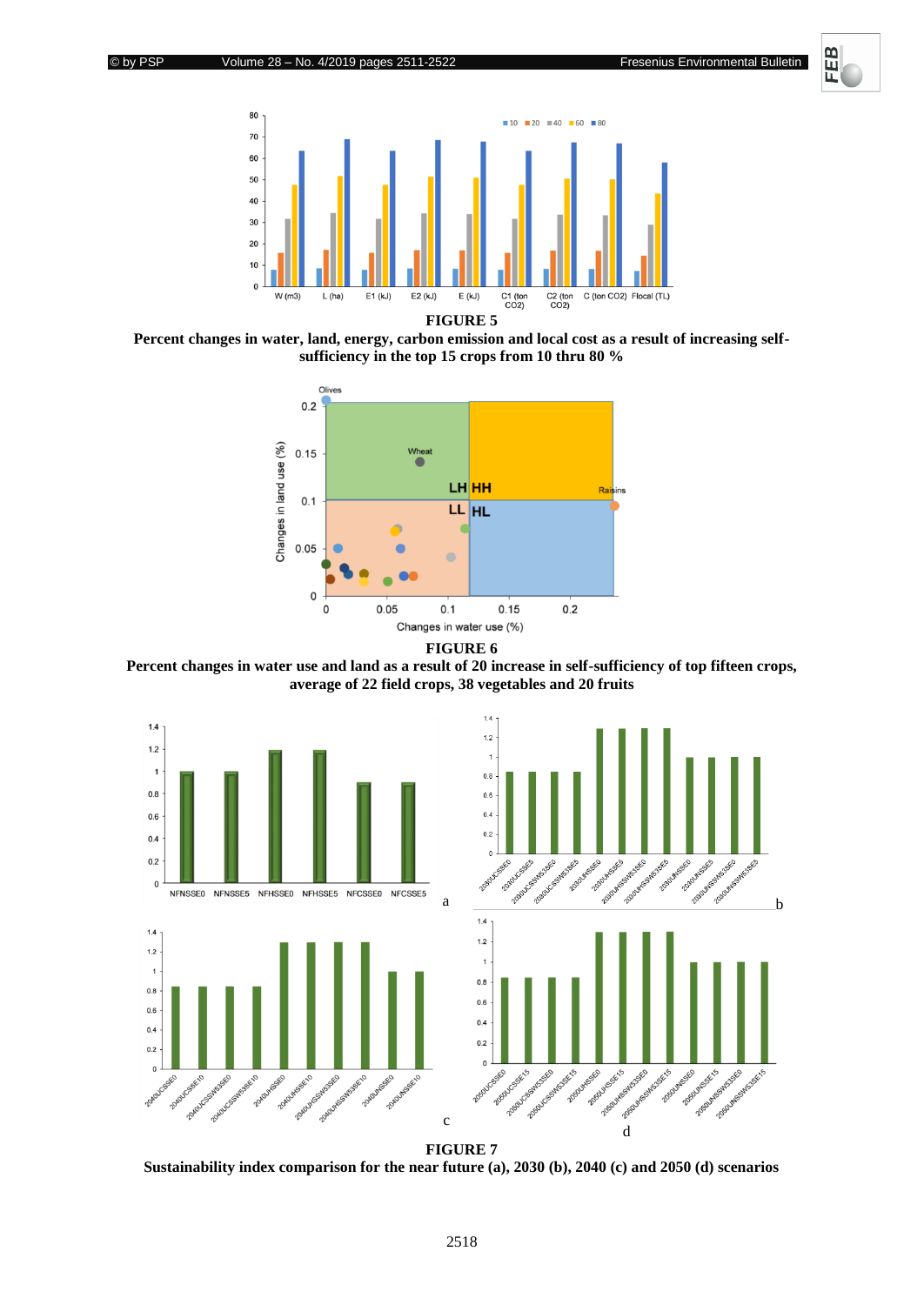

increasing the self-sufficiency from 10 to 80%. The total changes can be seen in Figure 5.

The results are valuable in terms of crop management in the basin. If any change occurs in the future, changes in need for sources can readily be obtained. Another schematic view of the top 15 crops and the average of the other vegetables and fruits (total of 18 data) can be seen in Figure 6, which is divided into four equal areas by considering the ranges of the X and Y axis. As seen from the Figure, most of the crops accumulate in the regions of low land and water values, while some extreme crops such as raisins, wheat, and olives are out of the accumulated region.

The comparison of all near future scenarios can only be made from the point of the sustainability index, which requires importance factors that should be assumed for the evaluations. The sustainability index values were calculated for the long term scenarios; the results are given in Figures 7 for near future scenarios (a) and the years 2030 (b), 2040 (c) and 2050 (d). The calculations were achieved separately for each year, and normal season water requirements data was assumed to be the base scenario. Figure was drawn based on the importance factor of 0.3 for water and land while the energy parameter was assumed to be 0.2. The carbon and financial assessment parameters were also kept at the same level (0.1). The lowest sustainability indexes are obtained for the coldest seasons, making more sustainable and favorable scenarios. Normal season scenarios follow this scenario, while the hot season scenario is less favorable: the sustainability indexes are higher than the other scenarios. These reductions in the land of the basin, as stated in above, would be 3.52%, 6.22% and 8.92% for 2030, 2040 and 2050, respectively. Based on the linear relationship between land use and food production in this study, it can be expected that the self-sufficiency of each crop will decrease at the same rate as the land reduces, assuming the land reductions will be equally distributed in all crops in the basin.

On the other hand, the population growth in both the basin, and in Turkey as a whole, will enlarge the gap in a country's ability to feed its people and may result in a reduction in selfsufficiencies such that Turkey may become a food importing country. The results tabulated in the Tables above for these scenarios are discussed below. The trend for each year is the same as other years, and a rainy year is always a favorable year in terms of water need. The increased precipitation in such a year not only reduces the evapotranspiration from the plants, but also reduces irrigation needs and saving significant amounts of water. Increasing the surface water use in all long term scenarios did not change the sustainability index. This trend is the same when solar energy use was increased in the basin. Even though the sustainability index does not

change, increased surface water use in the basin will help significantly increase ground water levels. The studies conducted in the region indicate that the groundwater pumping depth increases year by year [47, 48].

A comparison among near future and long term scenarios should be considered, along with the changes in self-sufficiency values. For example, the same scenarios in 2030, 2040 and 2050 seem to reveal similar sustainability index values. However, even though the sustainability index values are similar, self-sufficiency declines if the time period is extended from 2030 to 2050. Hence, it could be said that changes in urbanization, along with climate change (drought seasons), make each scenario less sustainable as compared to the sustainability of 2014. A decrease in selfsufficiency by years can be avoided by growing drought resistant crop varieties and changing farming practices, such as direct seeding application, known as zero tillage. This application will significantly reduce fuel consumption, which in turn reduces carbon emission. Precision farming practices, such as variable rate fertilizer distribution, can also help to reduce the fertilizer input costs in agricultural production and cause less pollution in groundwater sources from consequent reduction in chemical drainage. There is an opportunity to reduce water use significantly in agricultural production by employing drip irrigation for many crop products in the region. It is believed that this will help save significant amounts of water in the basin.

Another issue with the basin is land fragmentation, an unsolved phenomenon for the entire country [23]. The number of parcels owned by one farmer ranges between 4 and 25, while the average land size is about 0.75 ha [22]. This situation is considered to be an important obstacle as it reduces efficiency in farming applications. Based on the linear relationship in the WEF Nexus study, it could be expected that the self-sufficiency of each crop will decrease at the same rates that land area is reduced, assuming the land reductions are equally distributed across all crops in the basin. On the other hand, the population growth in both the basin and Turkey may enlarge the gap for the country to feed its own people and result in reduced self-sufficiency.

#### **CONCLUSIONS**

The following can be concluded from the study:

1. The source of energy for crop production in the basin is petroleum, used for farming operations, transport, pumping surface water and fertilizer production. Solar energy seems to be an appropriate source, especially for pumping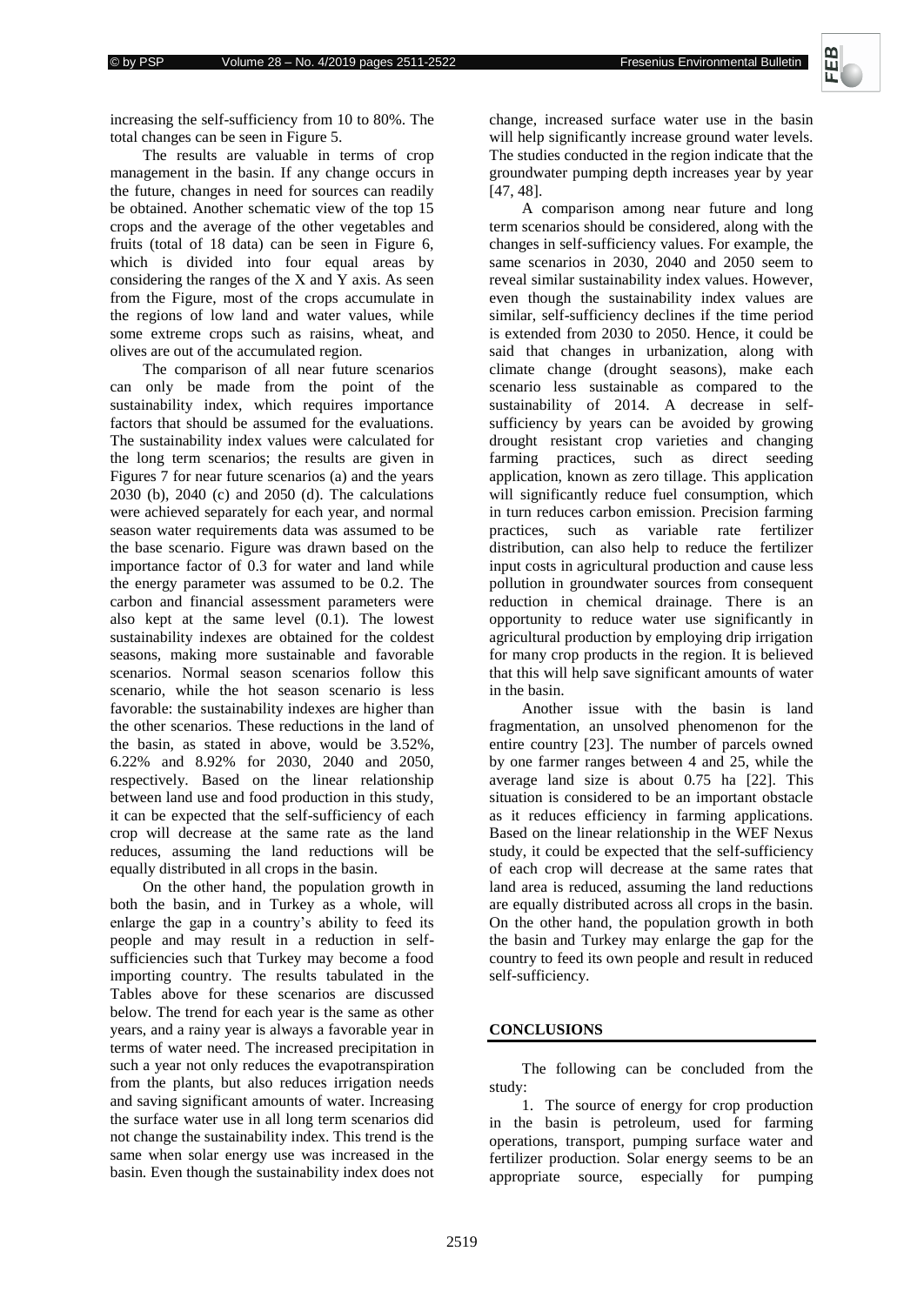

groundwater. It is expected to become widespread not only in the basin, but nationwide.

2. The crop pattern in the region is an effective parameter for land allocation and water demand. Olive, wheat, and raisin production are considered the governing crops in the basin. Future changes in crop patterns may cause a shift toward increased water need and/or land allocations. Hence, the management in the basin requires acknowledgement of linkages between natural resources and quantification of these linkages.

3. Self-sufficiency and sustainability in the basin are likely to worsen in the long term, compared to the year 2014.

4. The reduction in available land for agriculture, as a consequence of urbanization and water scarcity due to climate change, is inevitable. In order to maintain sustainability at the current level, varieties resistant to drought should be selected and some new farming practices (direct planting and drip irrigation systems) should be seriously considered and adopted.

5. Environmentally friendly applications in agriculture are believed to reduce energy inputs, and result in less pollution. These applications could be described as the implementation of precision farming in agricultural operations along with the use of solar energy to reduce carbon emissions.

6. The WEF Nexus concept is well suited to study the basins in Turkey. Applying the concept to the other basins is of importance and the entire country profile can be obtained and then WEF Nexus concept, including importing materials from other countries (virtual water), applied and nationwide WEF study will be conducted.

7. Adding crop yields that reflect the use of different amounts of water during their growth is expected to bring non-linearity to the WEF Nexus concept: many crops respond to water used in a non-linear way. Excessive water use and water at certain levels can result in the same yield, but with differences in the amounts of water saved. The reflection of this issue in WEF Nexus work will also make other parameters non-linear. It is believed that this issue is worth studying.

### **ACKNOWLEDGEMENTS**

This research article has been produced from a project titled "Strategic Planning of Natural Resources: Dynamic Modelling of Water, Energy and Food (WEF) Nexus for the Gediz Basin –Turkey". The project was carried out with the scholarship award granted by the Scientific and Technological Research Council of Turkey.

#### **REFERENCES**

- [1] FAO (2016) Water withdrawal by sector, around (2010) [http://www.fao.org/nr/water/aquastat/Tables/W](http://www.fao.org/nr/water/aquastat/tables/WorldData-Withdrawal_eng.pdf) [orldData-Withdrawal\\_eng.pdf.](http://www.fao.org/nr/water/aquastat/tables/WorldData-Withdrawal_eng.pdf) Last accessed: 04/20/2018
- [2] Rosegrant, M.W., Ringler, C. and Zhu, T. (2009)Water for Agriculture: Maintaining Food Security under Growing Scarcity. Annual Review of Environment and Resources. 34, 205-222.
- [3] Yang, H., Zhou, Y., Liu, J. (2009) Land and water requirements of biofuel and implications for food supply and the environment in China. Energy Policy. 37(5), 1876-1885.
- [4] Mohtar, R.H., Daher, B. (2012) Water, Energy and Food: The ultimate Nexus.Encylopedia of Agricultural, Food, and Biological Engineering, Second ed. Taylor and Francis.
- [5] Mohtar, R.H. (2011) An Integrated Sustainability Index for Effective Water Policy. In: Waughray, D. (ed.) Water security: the waterfood-energy-climate nexus World Economic Forum Water Initiative. Island Press. Washington, Covelo, London.
- [6] Bazilian, M., Rogner, H., Howells, M., Hermann, S., Arent, D., Gielen, D., Steduto, P.,Mueller, A., Komor, P., Tol, R.S.J., Yumkella, K.K. (2011) Considering the energy, water and food nexus: Towards an integrated modeling approach. Energy Policy.39(12), 7896-7906.
- [7] Daher, B., WEF Nexus Research Group, and Texas A&M University (2017) IWRA Sustainability in the Water-Energy-Food Nexus: Bridging Science and Policy Making. Policy Briefing Water International. Available from[:http://agrilife.org/wefnexus/files/2015/01/](http://agrilife.org/wefnexus/files/2015/01/IWRA.pdf) [IWRA.pdf](http://agrilife.org/wefnexus/files/2015/01/IWRA.pdf)
- [8] FAO (2014)Walking the Nexus Talk: Assessing the Water-Energy-Food Nexus. Retrieved from [http://www.fao.org/3/a](http://www.fao.org/3/a-i3959e.pdf)[i3959e.pdf.](http://www.fao.org/3/a-i3959e.pdf) Last accessed: 04/20/2018.
- [9] Flammini, A., Puri, M., Pluschke, L., Dubois, O. (2014) Walking the Nexus Talk: Assessing the Water-Energy-Food Nexus in the Context of the Sustainable Energy for All Initiative. Environment and Natural Resources Working Paper No. 58 – FAO, Rome, ISSN 2226-6062. Retrieved from: [http://www.fao.org/3/a](http://www.fao.org/3/a-i3959e.pdf)[i3959e.pdf](http://www.fao.org/3/a-i3959e.pdf) , Last accessed: 01/21/2018.
- [10]Mekonnen, M.M., Hoekstra, A.Y. (2011a) The green, blue and grey water footprint of crops and derived crop products. Hydrology and Earth System Sciences Discussions. 8, 763- 809.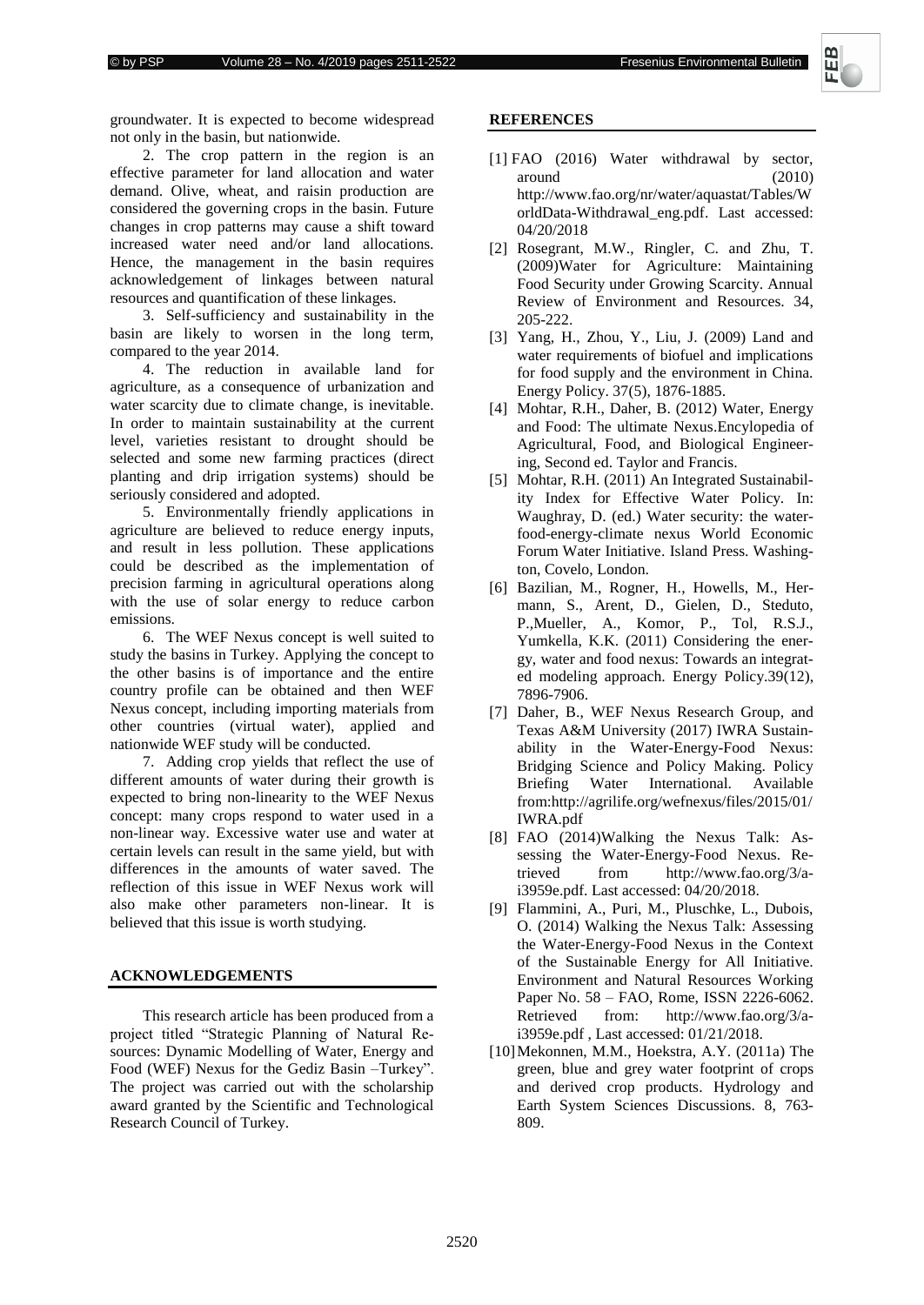

- [11] Hoekstra, A.Y. and Chapagain, A.K. (2008) Globalization of water: Sharing the planet's freshwater resources. Blackwell Publishing, Oxford, UK.
- [12]Lee, S.H., Mohtar, R.H., Choi, J.Y., Yoo, S.H. (2016) Analysis of the characteristics of the global virtual water tradenetwork using degree and eigenvector centrality, with a focus onfood and feed crops. Hydrology and Earth System Science. 20, 4223-4235.
- [13]Mekonnen, M.M. and Hoekstra, A.Y. (2011b) National water footprint accounts: the green, blue and grey water footprint of production and consumption. Value of Water Research Report Series No. 50, UNESCO-IHE, Delft, the Netherlands.
- [14]Alcamo, J., Henrichs, T. (2002) Critical regions: A model-based estimation of world water resources sensitive to global changes. Aquatic Sciences. 64(4), 352-362.
- [15]Alcamo, J., Döll, P., Henrichs, T., Kaspar, F., Lehner, B., Rösch, T., Siebert, S. (2003) Global estimates of water withdrawals and availability under current and future "business-asusual" conditions. Hydrological Sciences Journal. 48(3), 339-348.
- [16]Smakhtin, V., Revenga, C., Döll, P. (2004) A pilot global assessment of environmental water requirements and scarcity Water International. 29(3), 307-317.
- [17]Ringler, C., Bhaduri, A. and Lawford, R. (2013)The nexus across water, energy, land and food (WELF): potential for improved resource use efficiency? Current Opinion in Environmental Sustainability. 5, 617–624.
- [18]Mohtar, R.H. (2016) The importance of the Water-Energy-Food Nexus in the implementation of The Sustainable Development Goals (SDGs).Policy Brief.PB-16/30.OCP Policy Center, Morocco.
- [19]Daher, B., Mohtar, R.H., Pistikopoulos, E.N., Portney, K.E., Kaiser, R., Saad, W. (2018)Developing Socio-Techno-Economic-Political (STEP) Solutions for Addressing Resource Nexus Hotspots. Sustainability. 10(512).
- [20]TurkStat, (2014)Turkish Statistical Institute. Crop Production Statistics. [www.tuik.gov.trL](http://www.tuik.gov.tr/)ast accessed: 04/20/2017.
- [21]Canli, S. (2014) Agricultural irrigation requirement on Menemen plain and possible effects of irrigation water in terms of plant, soil and irrigation systems. MSc Thesis. Ataturk University, Institute of Natural and Applied Sciences, Erzurum. (in Turkish).
- [22]Özgünaltay-Ertuğrul, G. (2013) Values and Key Relations on Tractor Use as in the Example of Gediz Basin. PhD. Dissertation.Ege University, Institute of Natural and Applied Sciences, Bornova-Izmir, Turkey. (in Turkish).
- [23]Evcim, H. Ü., Değirmencioğlu, A., ÖzgünaltayErtuğrul, G., Aygün, İ., (2012) Advancements and transitions in technologies for sustainable agricultural production. Economic and Environmental Studies. 12(4), 459-466.
- [24]Wood S. and Cowie, A., (2004) A Review of Greenhouse Gas Emission Factorsfor Fertiliser Production.IEA Bioenergy – Task 3[8.http://task38.org/publications/GHG\\_Emissi](http://task38.org/publications/GHG_Emission_Fertilizer_Production_July2004.pdf) [on\\_Fertilizer\\_Production\\_July2004.pdf.](http://task38.org/publications/GHG_Emission_Fertilizer_Production_July2004.pdf)
- [25] Sovacool, B.K., (2008) Valuing the greenhouse gas emissions from nuclear power: A critical survey.Energy Policy. 36(2008) 2940– 2953.
- [26]Schlömer S., Bruckner, T., Fulton, L., Hertwich, E., McKinnon, A., Perczyk, D., Roy, J., Schaeffer, R., Sims, R., Smith, P. and Wiser, R. (2014) Annex III: Technology-specific cost and performance parameters. In: Edenhofer, O., Pichs-Madruga, R., Sokona, Y., Farahani, E., Kadner, S., Seyboth, K., Adler, A., Baum, I., Brunner, S., Eickemeier, P., Kriemann, B., Savolainen, J., Schlömer, S., von Stechow, C., Zwickel, T. and Minx, J.C. (eds.) Climate Change 2014: Mitigation of Climate Change. Contribution of Working Group III to the Fifth Assessment Report of the Intergovernmental Panel on Climate Change Cambridge University Press/ Cambridge, United Kingdom and New York, NY, USA.
- [27]Ferroukhi, R., Nagpal, D., Lopez-Peña, A., Hodges, T., Mohtar, R.H., Daher, B., Mohtar, S.,Keulertz, M. (2015)Renewable Energy in the Water, Energy and Food Nexus. International Renewable Energy Agency, Abu Dhabi, United Arab Emirates.
- [28]Leck, H., Conway, D., Bradshaw, M., Rees, J., (2015)Tracing The Water–Energy–Food Nexus: Description, Theory and Practice. Geography Compass. 9/8(2015), 445–460.
- [29]Granit, J., Fogde, M., Holger Hoff, S.E.I., Joyce, J. (2013) Unpacking the water-energyfood nexus: Tools for assessment and cooperation along a continuum. Cooperation for a Water Wise World, 45p.
- [30]Rosegrant, M.W., Ringler, C., McKinney D.C., Cai, X., Keller, A. and Donoso, G. (2000) Integrated economic–hydrologic water modelling at the basin scale: the Maipo river basin. Agricultural Economics. 24(2000) 33–46.
- [31]Hightower, M., Pierce, S.A. (2008) The energy challenge. Nature. 452, 285–286.
- [32]Li, G.C., Huang, G.H., Lin, Q.G., Zhang, X.D., Tan, Q., Chen, Y.M. (2011) Development of a GHG-mitigation oriented inexact dynamic model for regional energy system management. Energy. 36, 3388–3398.